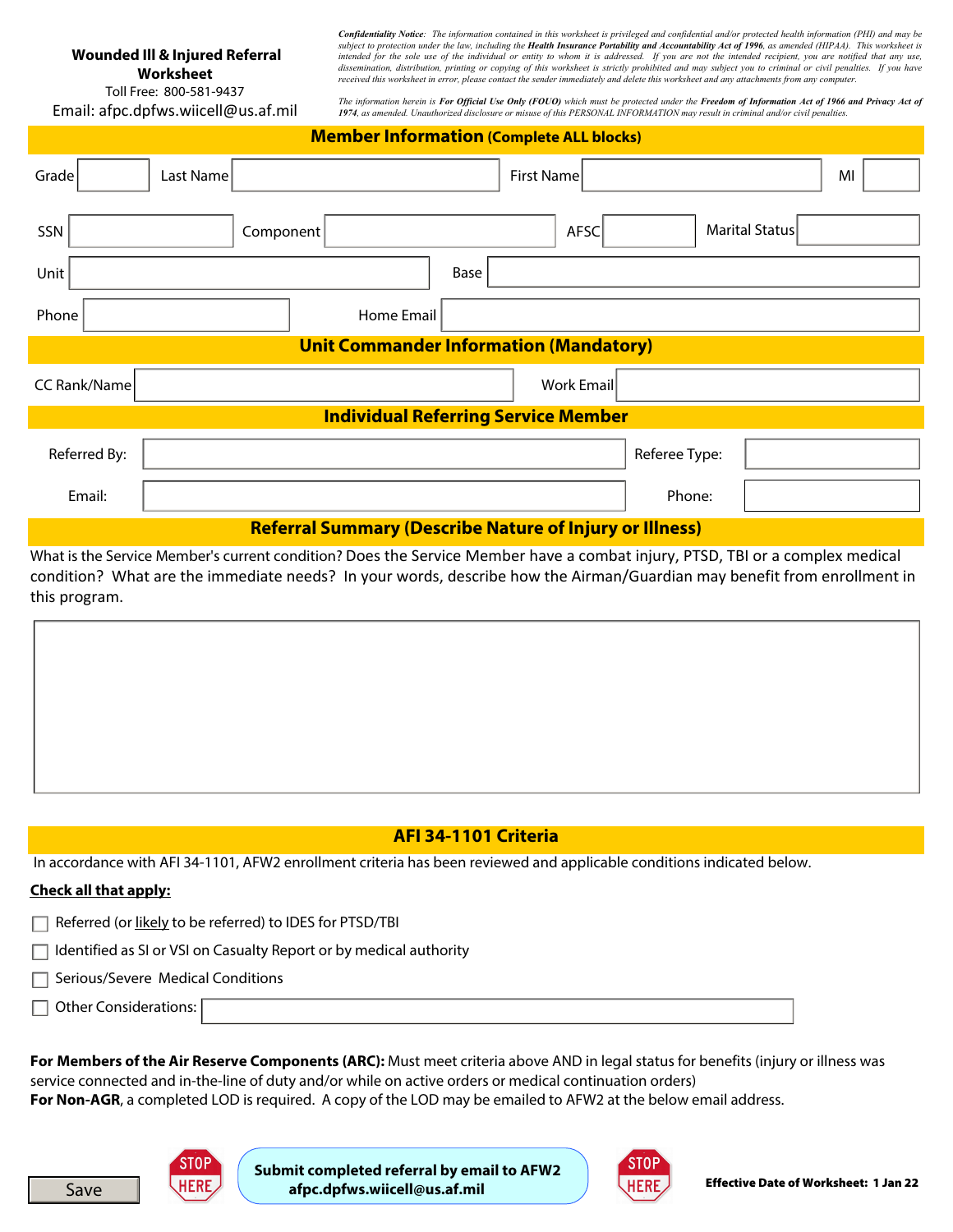## **Review and Recommendations**

|                                         | Unit Leadership Assessment: (Commander/First Sergeant)                                                                                                  |                                                                         |                                                                                                         |                                     |        |                                              |  |
|-----------------------------------------|---------------------------------------------------------------------------------------------------------------------------------------------------------|-------------------------------------------------------------------------|---------------------------------------------------------------------------------------------------------|-------------------------------------|--------|----------------------------------------------|--|
|                                         | I have reviewed the details of this worksheet and $\Box$ DO                                                                                             |                                                                         | DO NOT agree enrollment is warranted                                                                    |                                     |        | (Initials):                                  |  |
| <b>Comments:</b><br>(In your own words) |                                                                                                                                                         |                                                                         |                                                                                                         |                                     |        |                                              |  |
| Name                                    |                                                                                                                                                         |                                                                         | Email                                                                                                   |                                     |        | Date:                                        |  |
| Phone                                   |                                                                                                                                                         | <b>DSN</b>                                                              |                                                                                                         | SQ/OFC SYM                          |        |                                              |  |
| <b>Medical Review:</b>                  | (check all that apply and provide details in the comments area below)                                                                                   |                                                                         |                                                                                                         |                                     |        |                                              |  |
|                                         | I have reviewed the details of this worksheet and recovery Airman/Guardian's medical records and                                                        |                                                                         |                                                                                                         | 1do                                 |        | $\Box$ DO NOT agree enrollment is warranted  |  |
| Active case management is required      |                                                                                                                                                         | Current conditions impact work performance / activities of daily living |                                                                                                         |                                     |        | Referred to MEB                              |  |
| Frequent inpatient treatment            |                                                                                                                                                         | Injuries/Illnesses are deployment related                               |                                                                                                         | Long term prognosis (explain below) |        | (Initials):                                  |  |
| <b>Comments:</b><br>(In your own words) |                                                                                                                                                         |                                                                         |                                                                                                         |                                     |        |                                              |  |
| Name                                    |                                                                                                                                                         |                                                                         | Email                                                                                                   |                                     |        | Date:                                        |  |
| Phone                                   |                                                                                                                                                         | <b>DSN</b>                                                              |                                                                                                         | SQ/OFC SYM                          |        |                                              |  |
| <b>Recovery Care Coordinator:</b>       |                                                                                                                                                         | (check all that apply and provide details in the comments area below)   |                                                                                                         |                                     |        |                                              |  |
| Active case management is required      | ட<br>I have reviewed the details of this worksheet and recovering Airman/Guardian's records and<br>I have interviewed this Airman and they $\Box$<br>DO |                                                                         | Current conditions impact work performance / activities of daily living<br>DO NOT agree with enrollment | DO                                  | DO NOT | agree enrollment is warranted<br>(Initials): |  |
| <b>Comments:</b><br>(In your own words) |                                                                                                                                                         |                                                                         |                                                                                                         |                                     |        |                                              |  |
| Name                                    |                                                                                                                                                         |                                                                         | Email                                                                                                   |                                     |        | Date:                                        |  |
| Phone                                   |                                                                                                                                                         |                                                                         | <b>DSN</b>                                                                                              |                                     |        | <b>Effective Date of Worksheet: 1 Jan 22</b> |  |